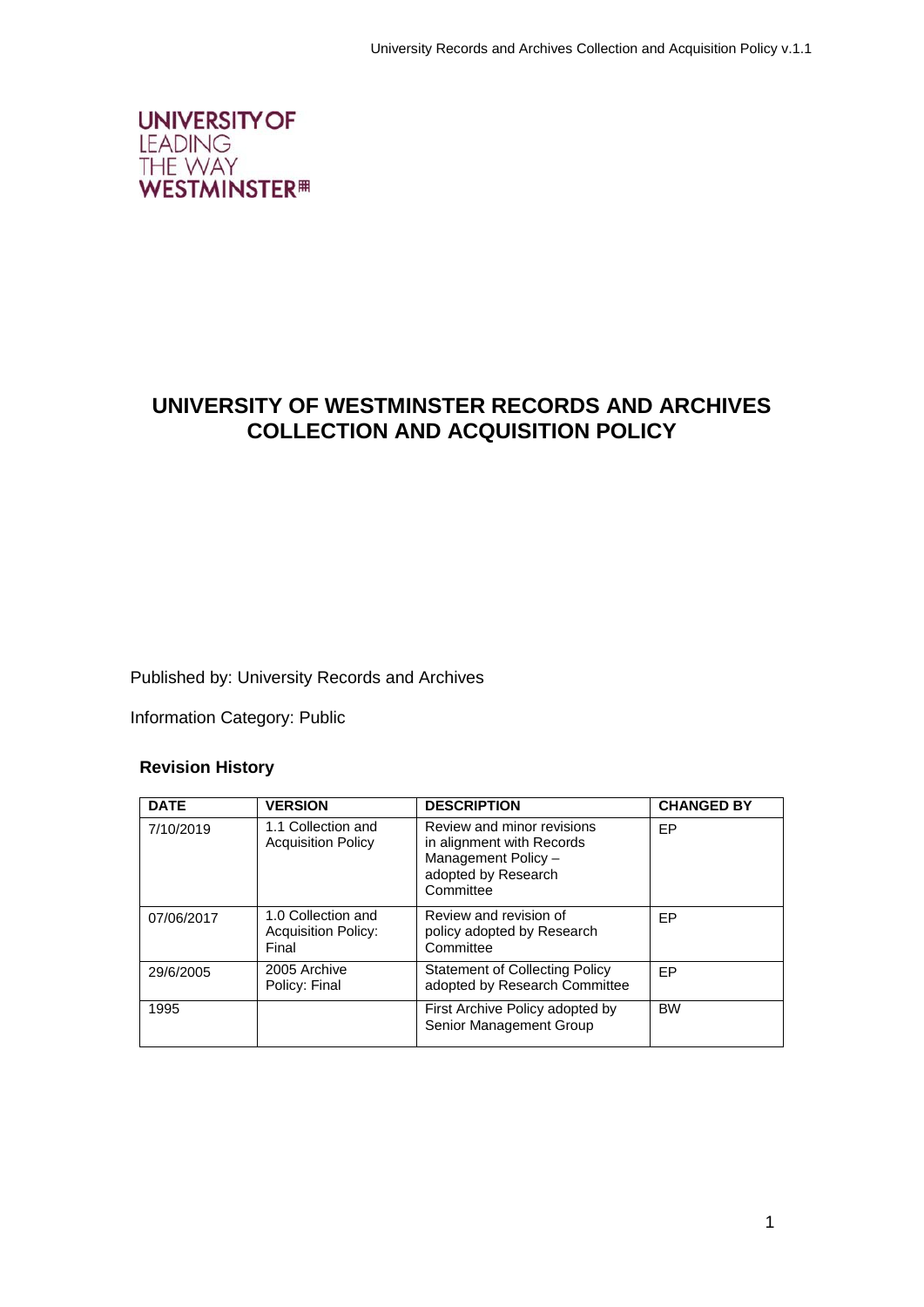# **1. Introduction**

- 1.1. The University of Westminster's Records and Archives was established in 1994 and is a professional division within Professional Services. University Records and Archives collects and preserves records, the corporate memory of the University, created by the University and its predecessors in order to make them accessible to students, staff and the general public both now and in the future.
- 1.2. University Records and Archives derives its authority to collect from policies agreed within the University. The first Archive Policy was adopted by the Senior Management Group in 1995. This Collection and Acquisition Policy, which updates the previous document, was adopted by the University Research Committee on 7 October 2019.
- 1.3. The Policy will be reviewed every five years in accordance with the recommendations of The National Archives. It will be made publicly available online: [www.westminster.ac.uk/archives](http://www.westminster.ac.uk/archives)
- 1.4. The University has adopted The National Archives' *Standard for Record Repositories* (2004) <http://www.nationalarchives.gov.uk/documents/archives/standard2005.pdf> and the accompanying *Framework of Standards* [http://www.nationalarchives.gov.uk/documents/framework.pdf t](http://www.nationalarchives.gov.uk/documents/framework.pdf)o help it achieve best professional practice in safeguarding and making accessible the collections in its care.

# **2. Scope of Collection and Acquisition Policy**

The University Records and Archives Collection and Acquisition Policy forms part of the mission of Professional Services to help meet the University's strategic objectives relating to teaching, research and administration. It aims to acquire records for which it is the appropriate repository, and not to compete with others.

#### **3. Collection Strengths**

We seek to acquire archives, manuscripts and other primary source material relating to the history of the University and its predecessor bodies as follows:

- 3.1. Records created by and relating to the University and its predecessor bodies, including the Royal Polytechnic Institution, Regent Street Polytechnic and the Polytechnic of Central London.
- 3.2. Records created by and related to the wide range of sports and social clubs associated with the former Polytechnic, the Secondary School and the Polytechnic Touring Association.
- 3.3. Personal papers of former students and staff where these help document the history of the University, or support teaching and research.
- 3.4. Non-current institutional records of long-term historic value will be transferred to the Archive as a result of the University's records management programme.<sup>[1](#page-1-0)</sup> Specifically, all records created by senior staff members are automatically transferred to University Records and Archives for review and appraisal when

<span id="page-1-0"></span> <sup>1</sup> See *University of Westminster Records Management Policy* 2019.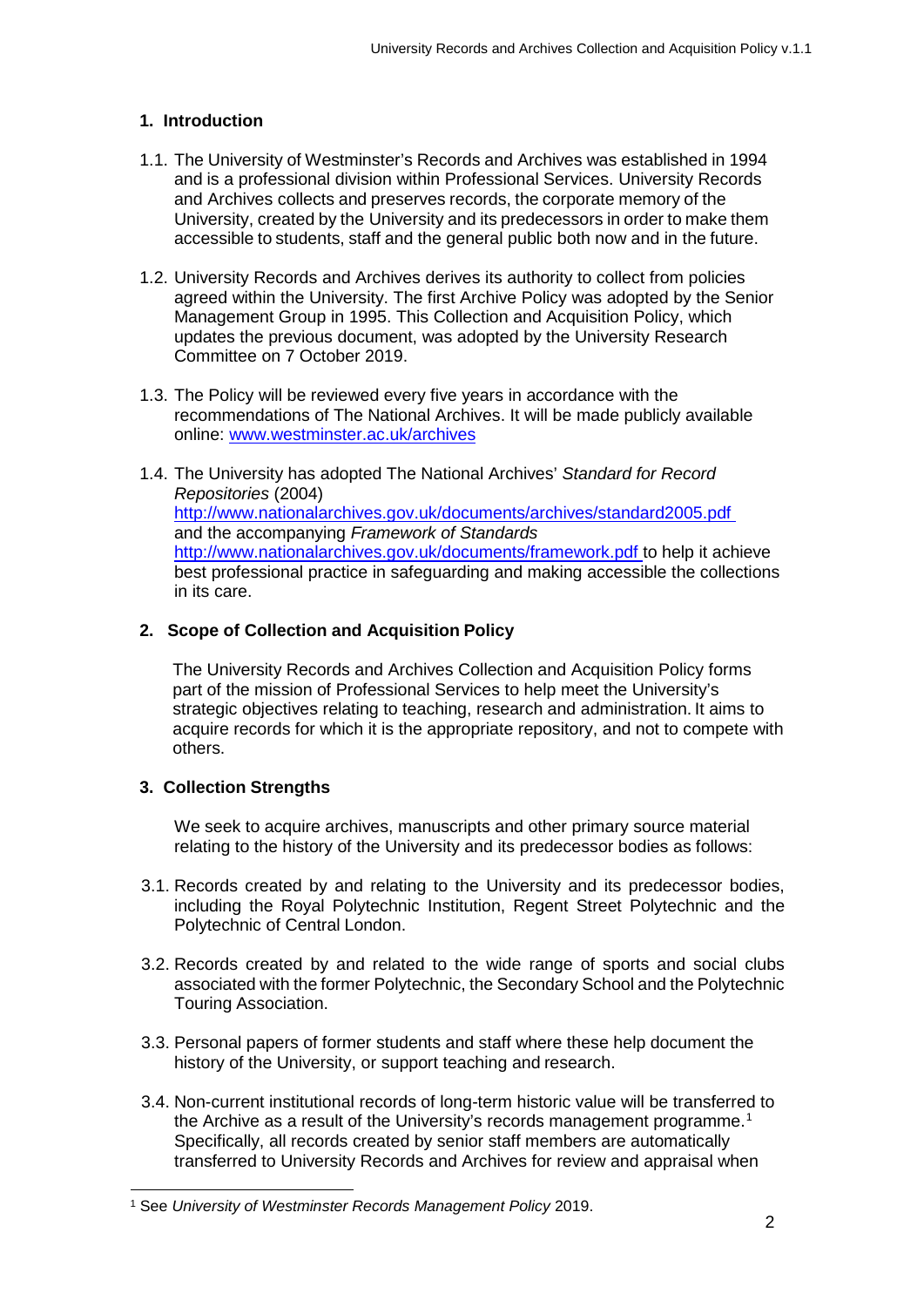the staff member leaves the University. See Appendix 1 for details of the internal records transfer process.

#### **4. Other collecting areas**

We also seek to acquire records unrelated to the history of the institution, where:

- 4.1. These records build upon and complement our existing holdings or the University's research strengths, or address identified areas of current weakness; provided that there is no conflict with other repositories.
- 4.2. These records currently fall within the subject areas of: the history of media, communication, architecture, and planning
- 4.3. Within the University, decisions on these type of acquisitions are made by the University Archivist in consultation with Deans of Faculty and the Chair of the Research Committee as appropriate.

#### **5. Archives in special format**

The University of Westminster Archive has excellent storage facilities for the majority of archives and we hold collections in many formats and media. However, before we can accept records held in electronic, cine film or audiovisual format, we will need to discuss with the donor the various options for dealing with specialised or vulnerable media. This may include directing donors/depositors to specialised repositories such as the British Film Institute or the British Library.

#### **6. Terms and conditions of acquisition**

In order to protect the rights of the donor and the integrity of the archives themselves, we abide by the following terms and conditions:

- 6.1. No records will be accepted without an agreement form detailing the specific terms and conditions of donation or deposit. University Records and Archives will not accept archival donations or deposits on behalf of the University of Westminster where the University Archivist has not been party to the agreement.
- 6.2. No records will be accepted without clear and valid title of ownership. The University Archivist must be satisfied that the donor/depositor has proper authority or title to transfer the records.
- 6.3. Only items which, in the judgement of the University Archivist, are of sufficient quality for long-term preservation will be accepted. Material which is judged to be ephemeral, unsuitable for public access, of no long-term historic value or duplicate will be disposed of or returned according to the agreement signed in advance with the donor/depositor.
- 6.4. Records will normally only be accepted as donations or purchases and not a loans. Where loan is unavoidable a deposit agreement will be signed by both parties. This may take the form of a legal contract.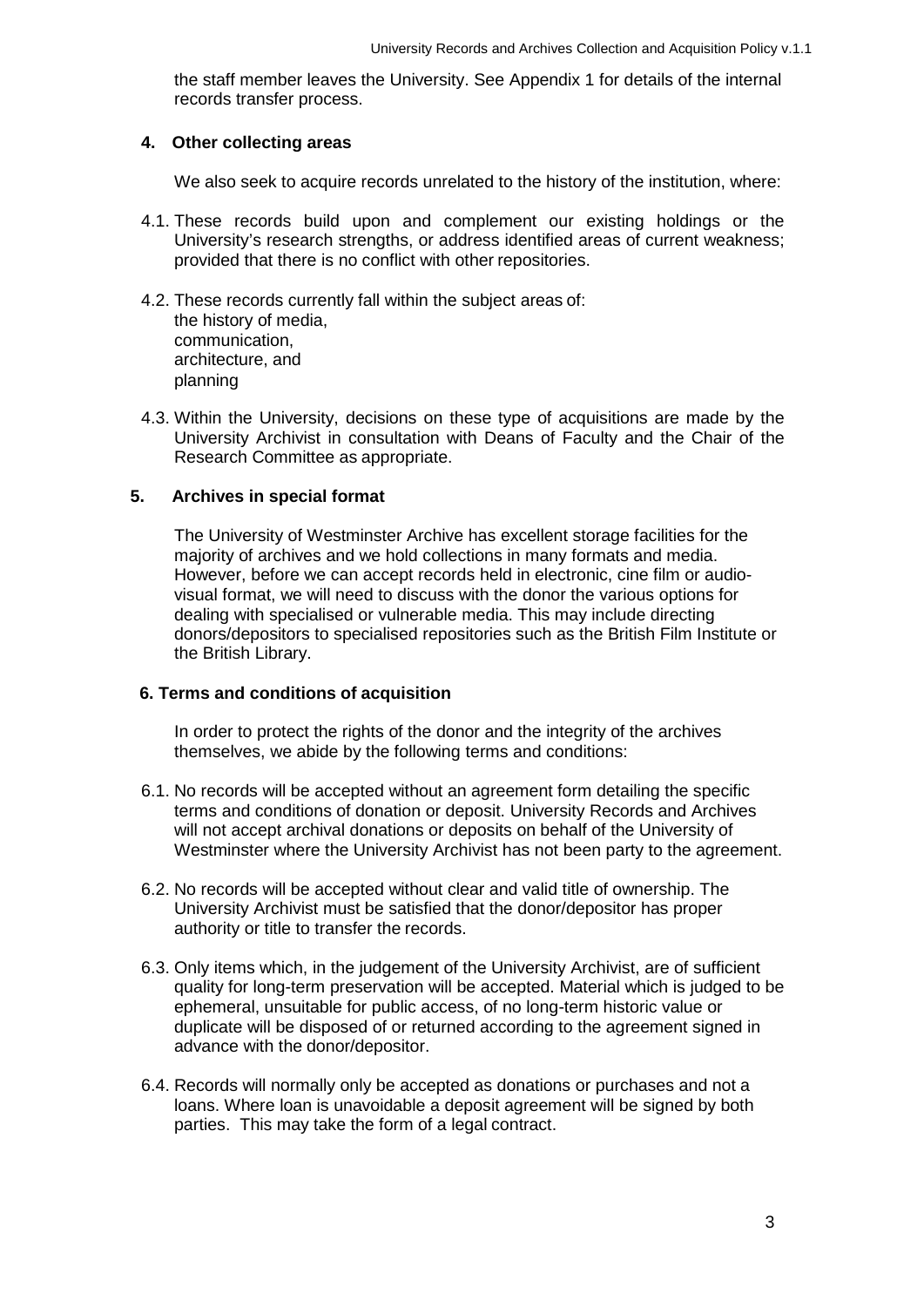- 6.5. Individual items or collections relating to the history of the University may be purchased. Acquisitions purchased with the assistance of grant aid will be held subject to the terms and conditions of bodies from whom such aid has been received.
- 6.6. Only records which can be made available for research, learning and teaching, will be acquired; although an agreed period of closure may be necessary for sensitive material.
- 6.7. All acquisitions will be recorded in the Accession Register. Information on the nature and circumstances of each acquisition will be recorded. This will include the date and terms of transfer, the name and address of the donor/depositor, brief details of the records and any reference number necessary to allow the records themselves and any related documentation to be traced.

#### **7. Selection procedure for significant donations**

- 7.1. Significant donations which are substantial in volume and resource intensive, require assessment according to an agreed procedure, prior to acceptance.
- 7.2. Prior to agreement to accept a donation or acquire a collection the following local procedures should be followed:
	- 7.2.1. The selection criteria detailed in 3. and 4. above will be applied to the potential acquisition.
	- 7.2.2. A template (Appendix 3) will be completed by the member of staff and sent to the University Archivist at the earliest opportunity.
	- 7.2.3. The University Archivist will undertake a risk assessment of the potential acquisition, to determine whether the benefit to the University is proportionate to identified risks.
	- 7.2.4. A costing exercise, to determine anticipated start-up costs (e.g. storage requirements) and anticipated ongoing revenue costs (e.g. cataloguing, maintenance and conservation, costs associated with scholarly use).
- 7.3. After the assessment and costings exercise the University Archivist should take the consequent findings and recommendations to the Director of Student and Academic Services for consideration.
- 7.4. The Director of Student and Academic Services, advised by the University Archivist, is responsible for recommending to the University, decisions on substantial donations and proposed acquisitions of archives, following the assessment procedure outlined here, following consultation with relevant University colleagues, including academic staff, and having regard to the interests of other relevant organisations.
- 7.5. Guidance for staff considering an archive acquisition is available in Appendix 2.

#### **8. What we don't acquire**

#### 8.1. **Material that would normally be acquired by other archive repositories**

8.1.1. In acquiring records every effort will be made to avoid conflict and duplication with the collecting policies of other archive repositories.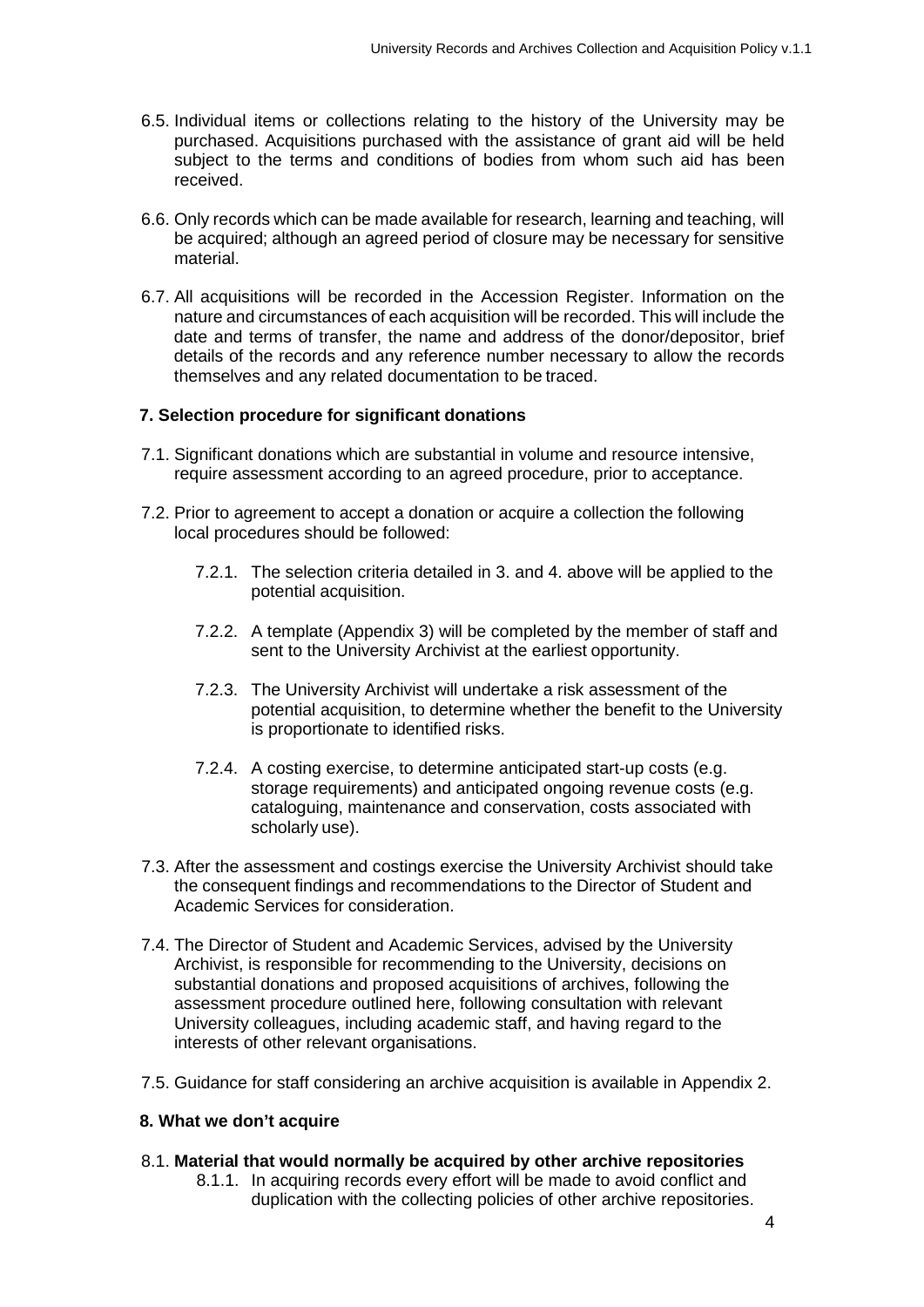Other archive repositories will be consulted and/or potential donors/depositors referred to them as appropriate.

- 8.1.2. No attempt will be made to secure the acquisition or removal of any records held in another archive repository, except with the consent of the owner of the records and in consultation with the archivist in charge and governing body of that repository. No records will be acquired or disposed of in contravention of the terms of any legislation pertaining at the time, in particular the Public Records Acts.
- 8.1.3. In the case of dispute between the University of Westminster and another repository as to the proper custodian of the records, the advice of a neutral arbiter such as The National Archives will be taken.

#### **8.2. Copies or facsimiles**

We do not usually accept collections that comprise wholly or largely photocopies or facsimiles of original material, except in exceptional circumstances, e.g. where the whereabouts of the original is now unknown, or where it is known to have been destroyed and no other version exists.

#### **8.3. Archives requiring long closure periods**

Archives requiring restricted access for a lengthy period of time, e.g. confidential or personnel files, will not normally be accepted, although one or two files requiring restricted access within a larger collection will be accepted.

#### **8.4. Published material**

We do not normally seek to acquire published material, as opposed to original archive material. Donors wishing to deposit large collections of published material may be referred to the University's libraries.

The only exceptions are:

- 8.4.1. Small amounts of published material forming part of a larger archive;
- 8.4.2. Rare or unique publications where they are deemed appropriate subject to the selection criteria detailed in 3. and 4. above.

#### **8.5. Art or artefacts**

We do not encourage the acquisition of acquisitions of artefacts or works of art unless they are a small part of a much larger archive collection, or where they have a special significance or association. Small items of memorabilia, such as medals, relating to the history of the University will be held in the Archive.

#### **9. Ensuring the long-term preservation of archives**

- 9.1. Once selected and accessioned, records will be preserved permanently in accordance with the agreement signed with the donor or depositor and made available to researchers from both within and outside the University.
- 9.2. However, University Records and Archives reserves the right to conduct a periodic review of material and, where necessary, to recommend their disposal or destruction. This may be for the following reasons:
	- 9.2.1. Material has been acquired in the past which belongs more properly with records in another repository, in which case the records may be transferred with the consent of the owner where necessary and with the knowledge of both governing bodies, subject to any relevant statutory provisions being observed.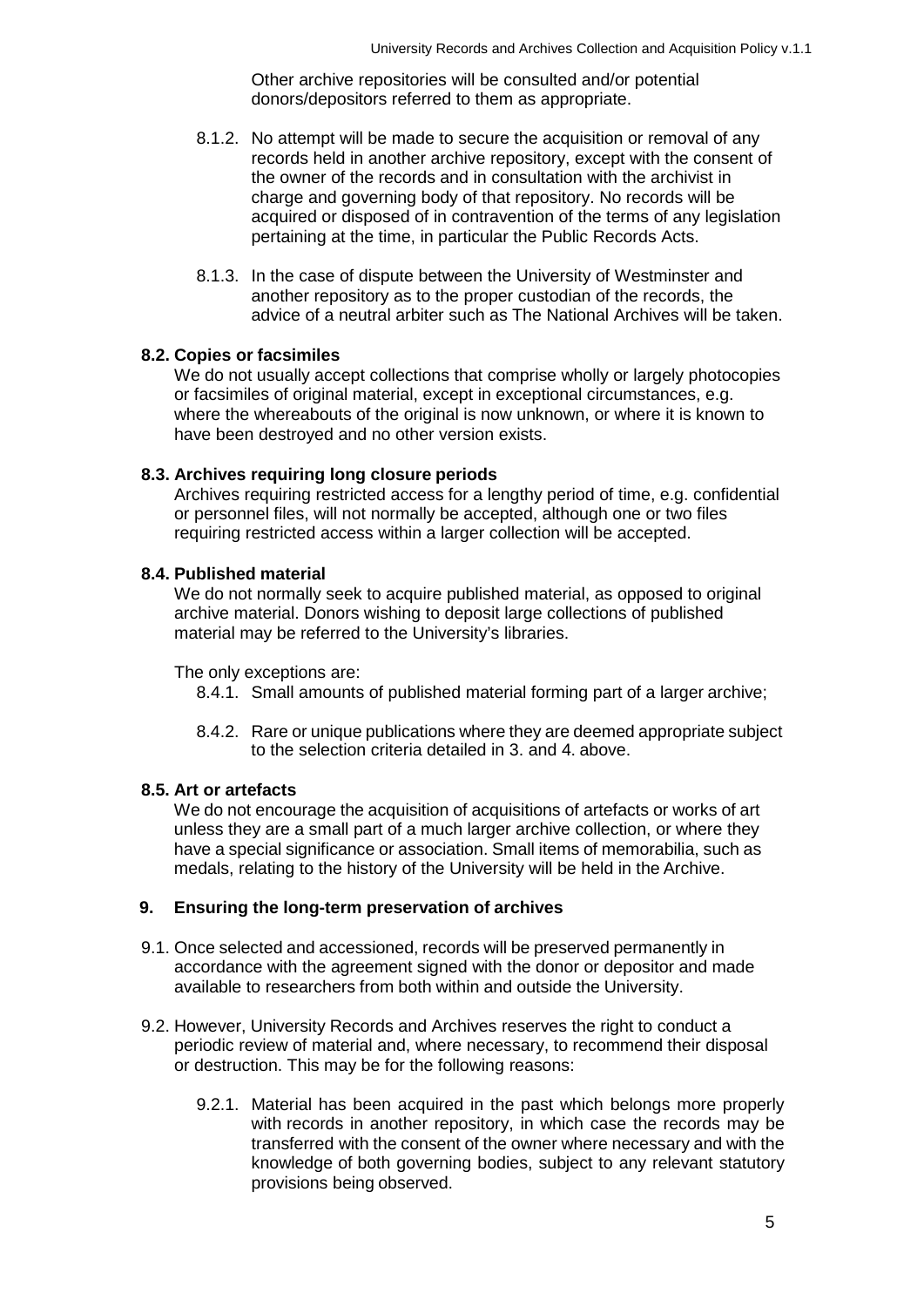- 9.2.2. Duplicate, ephemeral or non-archival material which in the past has been incorrectly deemed suitable for permanent preservation.
- 9.2.3. Non-archival material (e.g. books) currently stored in the archives which should either be in the library, off-site or disposed of.
- 9.2.4. Material acquired in specialist format which is either no longer accessible, e.g. floppy disks, or poses a threat to itself and other collections, e.g. nitrate film. In this case, every effort will be made to conserve or transfer the material to an accessible format and to find a more suitable repository for the original items where necessary.
- 9.2.5. University Records and Archives becomes unable, either temporarily or permanently, to provide proper care for the collections, in which case they should be transferred, on such terms as will have been prior agreed with the donor/depositor, and with the consent of both governing bodies, to another appropriate repository with similar overall objectives.
- 9.2.6. The owner requests the return of items on deposit. This may occur where the collection is formally on loan, in which case the return will be governed by the conditions laid out in the original agreement form with the depositor. However, older material donated in the past without adequate terms or lack of provenance may also find itself the subject of a legitimate claim by heirs to the original owner.
- 9.3. University Records and Archives has no intention to de-accession records once received, except, in accordance with the wishes and requirements of donors, to evaluate and select for destruction those documents deemed not to be worthy of long-term preservation. The intention shall have been made clear at the time of transfer in the formal agreement between University Records and Archives and the donor/depositor.
- 9.4. University Records and Archives will not sell any archives that it owns, save by reallocating records not deemed relevant to the collection which were originally acquired by purchase.
- 9.5. Certain grant awarding bodies stipulate that records acquired or conserved with their grant may not be disposed of or transferred to another organisation, or at least not without their express authority. University Records and Archives will honour any such terms and conditions pertaining to collections of this sort.

#### **10. Access and Security**

- 10.1. All records which are open to inspection by the public will be clearly described, in publicly-available finding aids, whether in hard-copy or electronically. Information about new acquisitions and any restrictions on access or use will be added to the archive catalogue and sent to The National Archives for inclusion on its annual Accession Survey.
- 10.2. Our aim is to make the archives collection as widely available as possible. Details of how to access the University Archive can be found on our website: [www.westminster.ac.uk/archives](http://www.westminster.ac.uk/archives)
- 10.3. The archives are open to staff and students during opening hours, and to the general public by appointment. The Reading Room is under constant supervision during opening hours.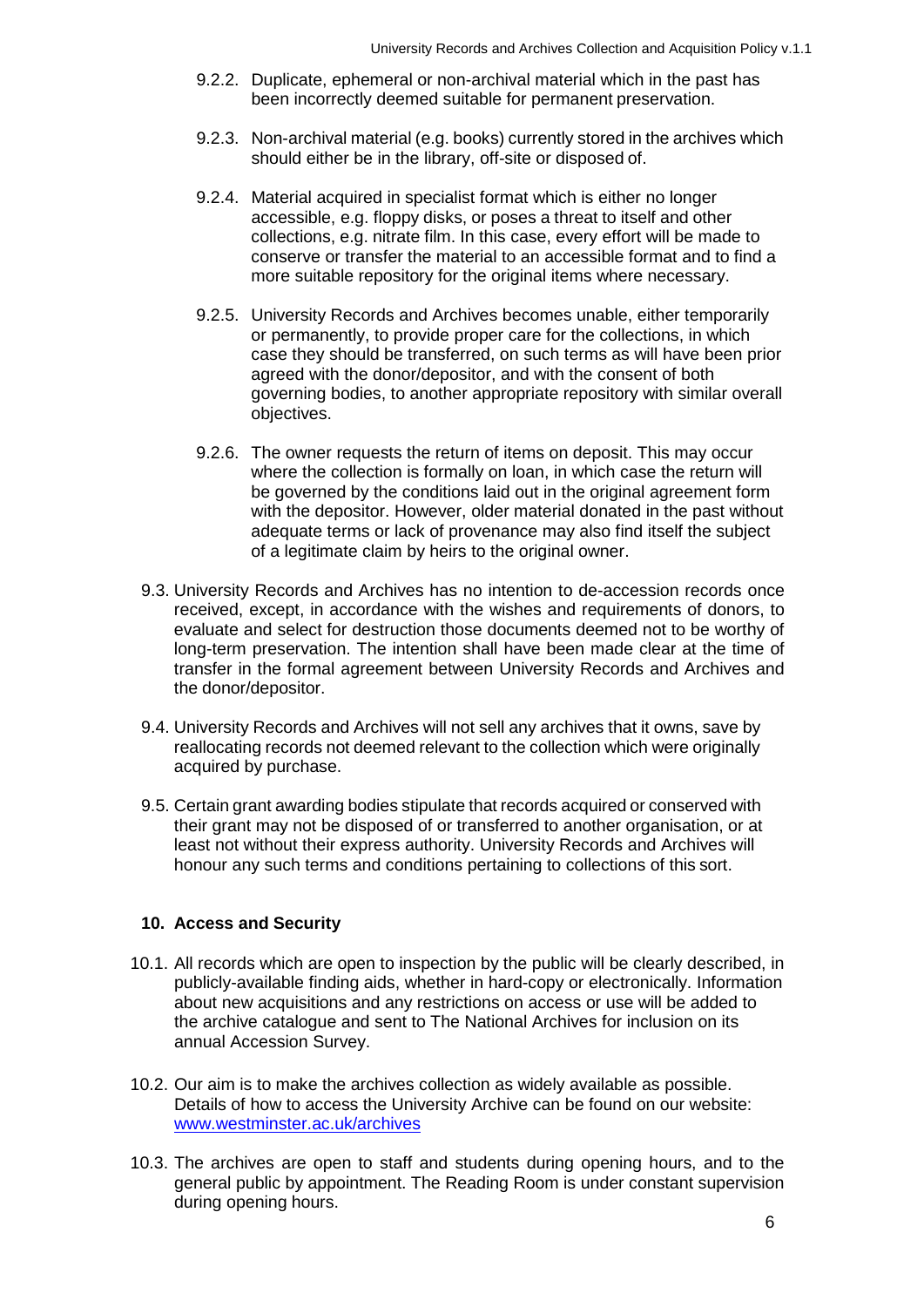- 10.4. New readers will be asked to provide proof of identity before being given access to archival documents, and to sign an undertaking that they will respect the access conditions. All readers are required to sign the register in the Archive Reading Room; by doing so they agree to abide by the rules and regulations of the Reading Room, a copy of which is available in the Reading Room for inspection.
- 10.5. The Archive Reading Room is wheelchair accessible. In addition, special assistance can be provided for readers requiring extra help to access the material held here by prior arrangement. Restrictions will normally only apply where the records might be damaged or compromised, e.g. no copying is allowed for conservation reasons.
- 10.6. For security and preservation reasons, readers must put coats and bags in the lockers provided and only use pencil or laptop computers to make notes. They should not write on or trace directly from any records.
- 10.7. While photocopying or scanning is not allowed for preservation reasons, readers may take photographs using cameras or telephones for reference purposes only. No flash is allowed and photography can only be undertaken with the express permission of University Records and Archives staff. Readers will be required to sign a copyright declaration form and list the items they are photographing. We will also help readers obtain high resolution images if required.

# **11. Donating records to the University of Westminster Archive**

Please contact the University Archivist at University Records and Archives, 4-12 Little Titchfield Street, London W1W 7BY, or email [archive@westminster.ac.uk o](mailto:archive@westminster.ac.uk)r telephone +44 (0) 20 3506 9602 if you would like further information about donation archives to the University of Westminster Archive.

**Date for next formal review of policy: October 2024**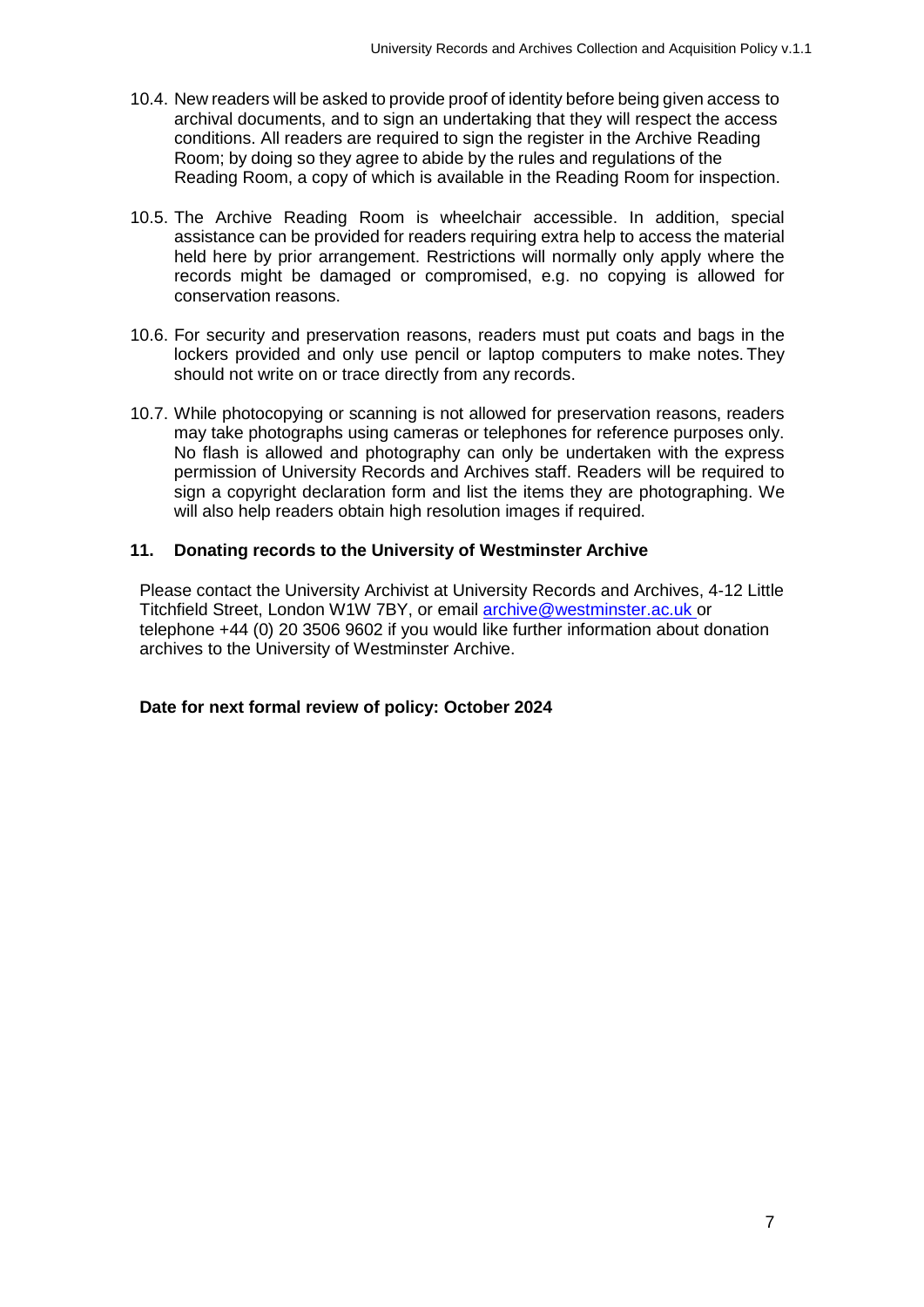# **Appendix 1: Internal Records Transfer Process**

# **1. Introduction**

**1.1** University Records and Archives (URA) collects and preserves records, the corporate memory of the University, created by the University and its predecessors in order to make them accessible to students, staff and the general public both now and in the future.

**1.2** Records created by staff as part of their role as an employee are University records.

**1.3** URA is responsible for determining which University records are transferred to the University Archive to be retained permanently.

**1.4** The purpose of this document is to outline how the transfer of internal records will be managed.

#### **2. Transfer Form**

**2.1** The transfer form will be completed where appropriate for internal records being transferred to the University Archive, and the information on the form is used to populate the finding aids for the records.

# **3. Finding Aids**

**3.1** The records will be assigned an accession number, and then catalogued to a level and in a manner appropriate to their nature and number. Catalogue information about the records will be available on the public website.

**3.2** Records retaining current business value, relating to current and on-going events and activities, or with particular sensitivities, will not have their catalogue information made publically available. In the case of such records, URA will apply a 5 year period from the date of the youngest record to the publication of cataloguing information. At the end of the 5 year period this decision will be reviewed by URA, with a view to making some or all of the cataloguing information available. Throughout this period, cataloguing information will be available to URA staff for the purposes of managing the records.

#### **4. Storage and Preservation**

#### **4.1 Physical records**

**4.1.1** The records will be stored in a secure environment under conditions which conform as far as possible with the British Standard Institute specification on the storage and preservation of archives (BS EN 16893 (2018)) or any modification thereof.

**4.1.2** The Archive will take all reasonable precautions to preserve the records from damage, loss or theft. All archive holdings are included in the University's disaster recovery policy, which aims to restore the collections to a usable state in the event of any damage occurring.

#### **4.2 Digital Records**

**4.2.1** Born digital or digitised records will be stored in our secure digital storage and preservation service Arkivum/Perpetua, provided by an external third party called Arkivum.

#### **5. Access**

**5.1** The University of Westminster is subject to the [Freedom of Information Act.](https://www.westminster.ac.uk/about-us/our-university/corporate-information/information-compliance-and-records-management/freedom-of-information) As a result, all information held by the University and therefore the University Archive is open to access, subject to relevant exemptions.

**5.2** For records as defined in 3.2 above, requests for access will be considered in line with the University's [Freedom of Information Policy](https://www.westminster.ac.uk/about-us/our-university/corporate-information/information-compliance-and-records-management/freedom-of-information) and [Data Protection Policy.](https://www.westminster.ac.uk/about-us/our-university/corporate-information/information-compliance-and-records-management/data-protection) **5.3** Access to records transferred to the University Archive will be managed by URA staff.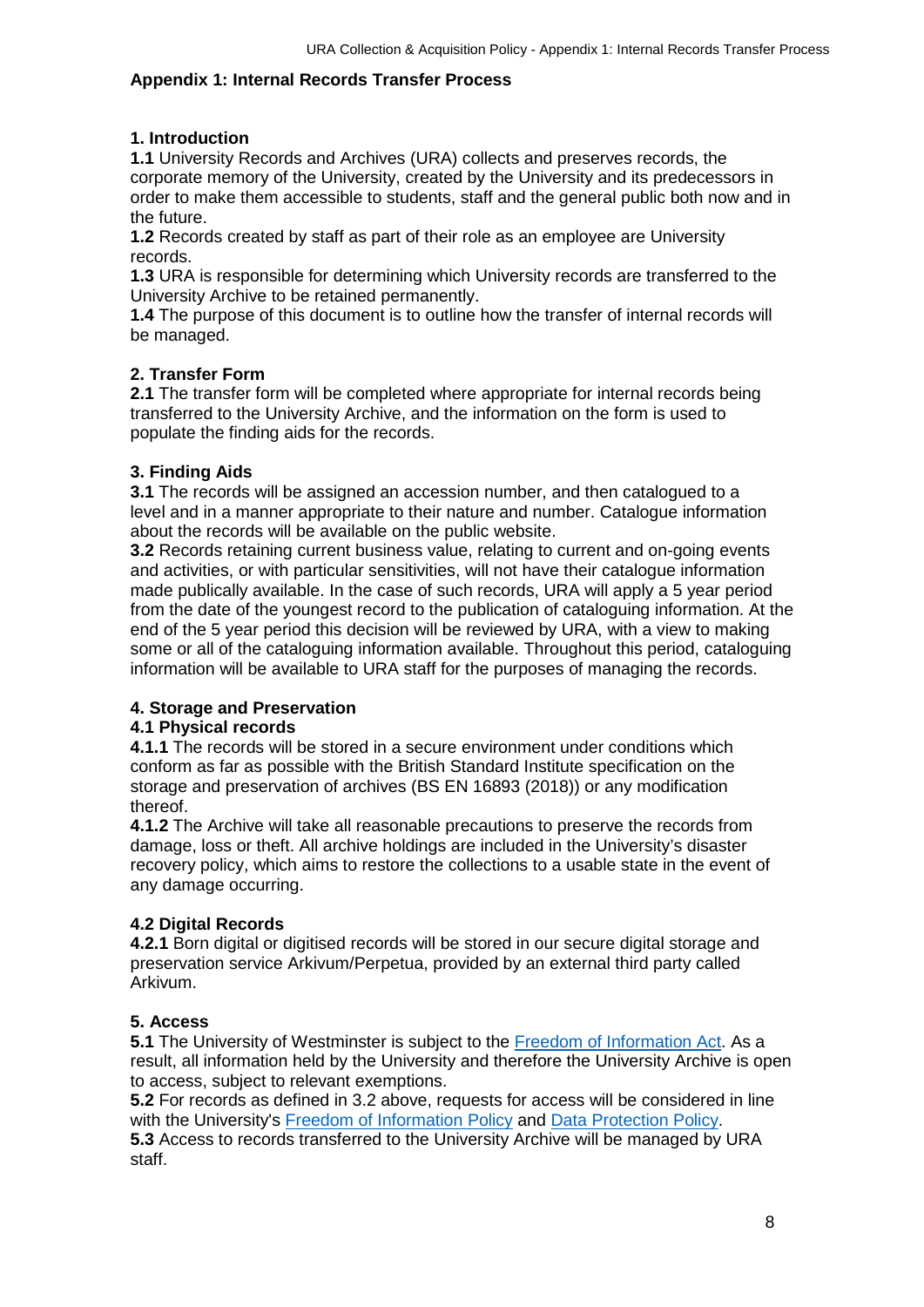# **Transfer Form**

| <b>Transferring Body</b> |  |
|--------------------------|--|
| Department/Team          |  |
| Contact name             |  |
| Contact details          |  |

| <b>Description of Records</b>                                  |  |
|----------------------------------------------------------------|--|
| Volume of records to be transferred (i.e 1<br>box, 3GB etc.)   |  |
| Date of records (earliest and latest date)                     |  |
| <b>Brief description</b>                                       |  |
| Off-Site Storage barcode (URA to complete -<br>where relevant) |  |
| Archive Ref No. (URA to complete where<br>relevant)            |  |
| Accession number (URA to complete)                             |  |

| Authorisation           |  |
|-------------------------|--|
| Signature of transferee |  |
| Date of transfer        |  |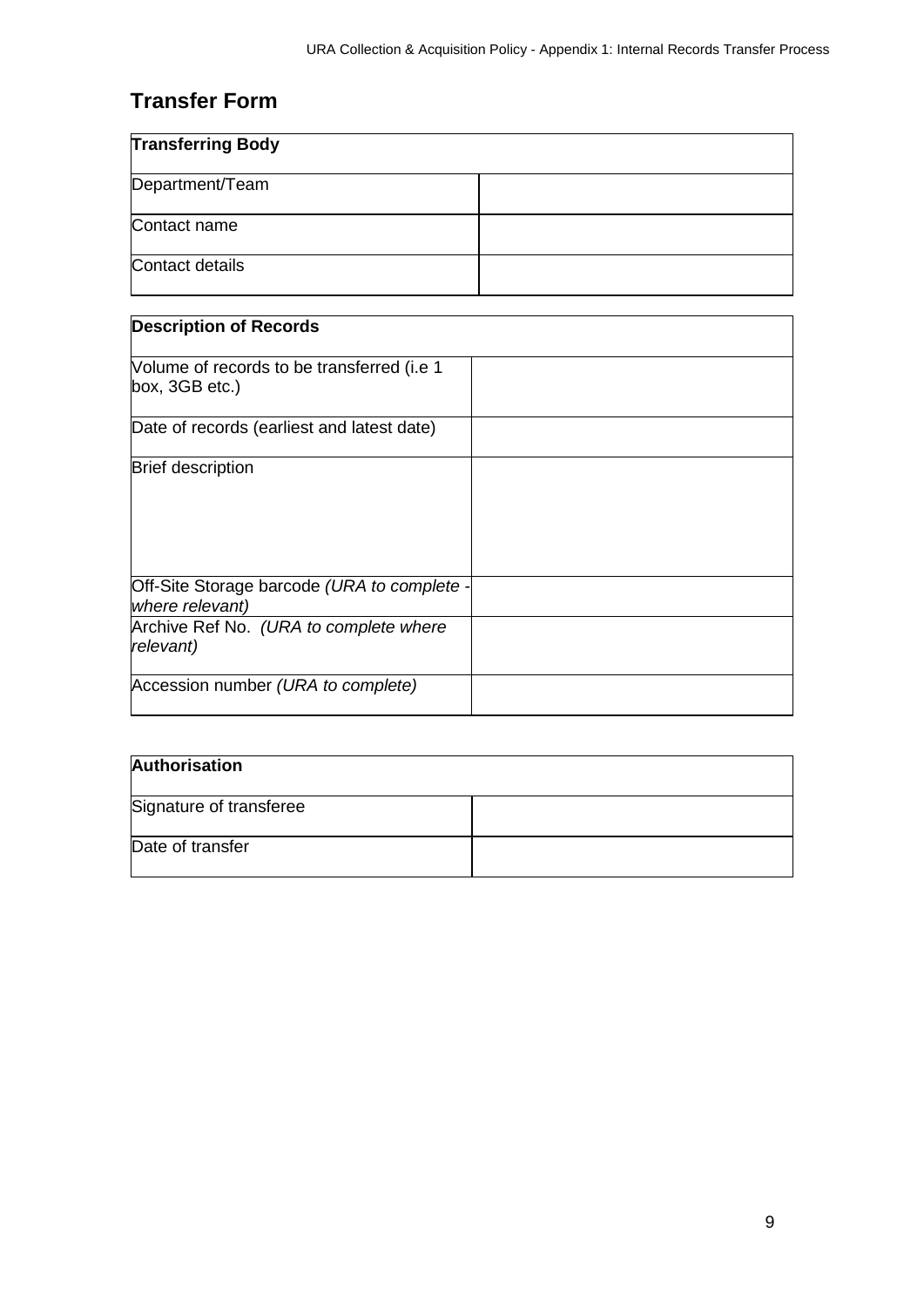#### **APPENDIX 2: Guidelines for staff who are offered archives as donations to the University**

#### **Introduction**

These guidelines are intended for University staff who might be approached by a potential donor of an archive. It is important to consider a number of criteria before any donations can be accepted.

#### **Scope**

Our archive collections reflect the University's commitment to promote and develop innovative, cutting-edge and interdisciplinary research. They support our strategic priority to focus on 'areas of research and knowledge exchange where we make a difference and where that research is valued for the impact it makes… on business, industry and the wider society'.[2](#page-9-0)

Any donation must be in line with *University Records and Archives Collection and Acquisition Policy*, to which these guidelines are appended.

#### **Procedure**

When a member of staff receives an offer of donation, they are requested to work in partnership with University Records and Archive staff and, as appropriate, colleagues from within and outside the University including a legal advisor, from an early stage in the discussions. The Director of Student and Academic Services, advised by the University Archivist, is responsible for recommending to the University, decisions on substantial donations and proposed acquisitions of archives, following the assessment procedure outlined here, following consultation with relevant University colleagues, including academic staff, and having regard to the interests of other relevant organisations.

The procedure has four stages:

- 1. Investigation
- 2. Resource assessment
- 3. Risk assessment and cost analysis
- 4. Decision

#### **1. Investigation**

An initial investigative discussion should take place between appropriate members of University staff, including the University Archivist, and the potential donor to establish whether the collection is likely to meet a substantial number of the following criteria.

Are the records:

- created by and relating to the University and its predecessor bodies, including the Royal Polytechnic Institution, Regent Street Polytechnic and the Polytechnic of Central London?
- created by and related to the wide range of sports and social clubs associated with the former Polytechnic, the Secondary School and the Polytechnic Touring Association?
- personal papers of former students and staff where these help document the history of the University, or support teaching and research?

If unrelated to the history of the institution, do the records:

<span id="page-9-0"></span> <sup>2</sup> *Being Westminster: Our Strategy 2018-2013* (30 October 2018).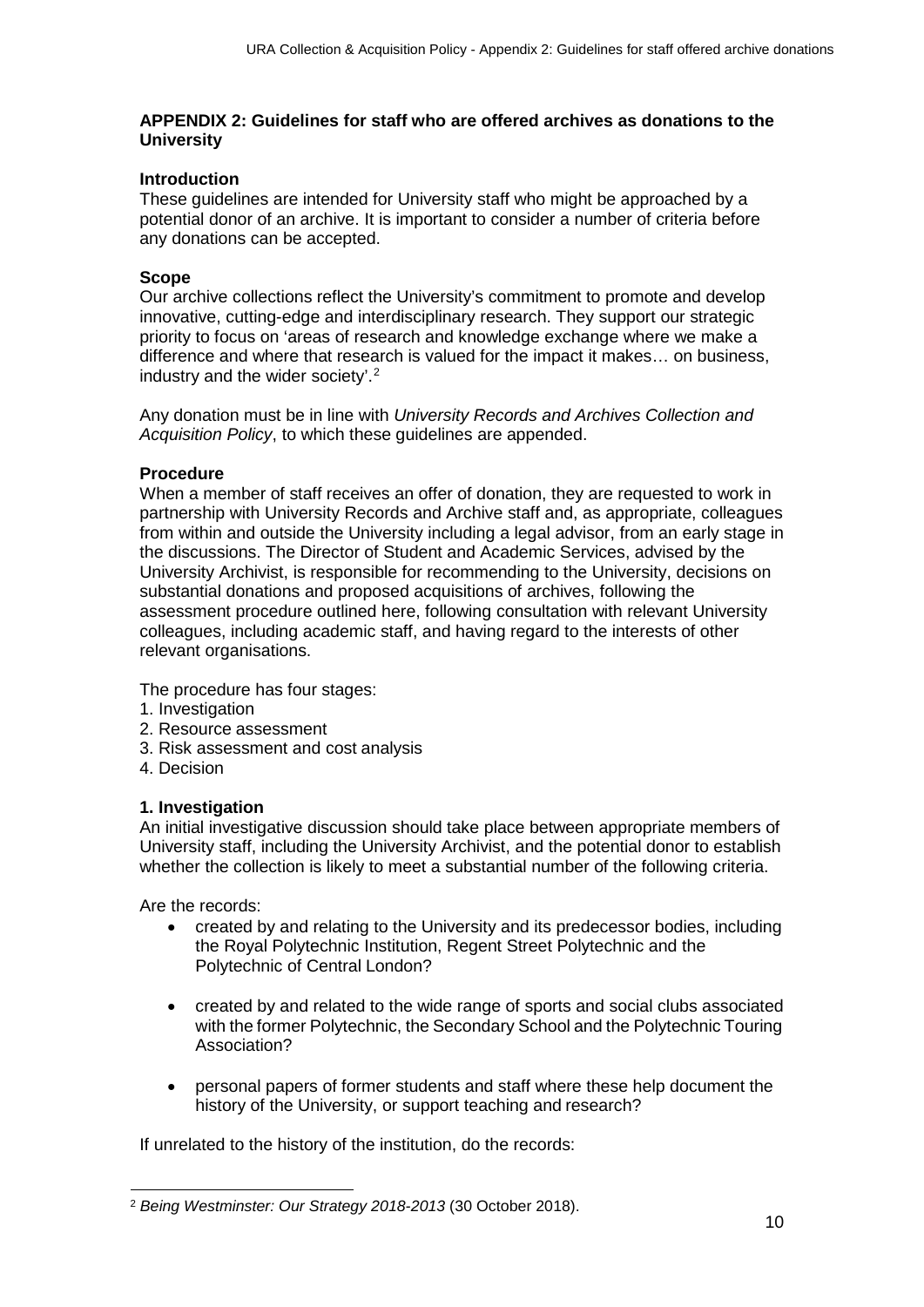- build upon and complement our existing holdings or the University's research strengths, or address identified areas of current weakness; provided that there is no conflict with other repositories?
- fall within the subject areas of:
	- o the history of media,
	- o communication,
	- o architecture, and
	- o planning?

# **2. Resource assessment**

If the collection seems to fit the selection criteria then it will be important to consider a number of quantitative issues to determine the potential resource requirement of the material. The template 'Record of possible donation to the University of Westminster Archive' (Appendix 3) should be used to record this essential information.

# **3. Risk assessment and cost analysis**

The answers to the questions in the template 'Record of possible donation to the University of Westminster Archive' will lead to an informed picture of the collection and its potential benefit to the University.

The University Archivist, in conjunction with the member of staff and any other University staff as appropriate should carry out an analysis of the strengths of the collection, the weaknesses, the opportunities it offers to the University and the threats it might present if the University agrees to take it. This SWOT analysis will indicate the overall balance of risk and gain which the University might encounter.

The assessing team should also consider the risks in terms of their likelihood and impact and suggest mitigating measures which might be put in place to counter these.

A critical question is to consider whether the collection can be managed within existing resources, or what additional financial resources would be needed to manage the collection (including storage, staff and conservation costs). A cost analysis needs to be undertaken to determine the capital and revenue resource requirement of taking the donation.

# **4. Decision – approval or refusal**

Following these considerations, a proposal can be made to take or reject the donation, based on the principles in the *University Records and Archives Collection and Acquisition Policy*.

For small gifts, which can be dealt with using existing resources, this proposal will be made by the University Archivist, in liaison with appropriate staff.

For larger gifts, which will require significant additional resources, the proposal should be referred to the Director of Libraries and Curriculum Support who will take it to the Research Committee if approval is recommended. This will ensure that the decision to accept the proposed donation is made by appropriate Senior University Managers, who will take into consideration the information provided by the assessing team.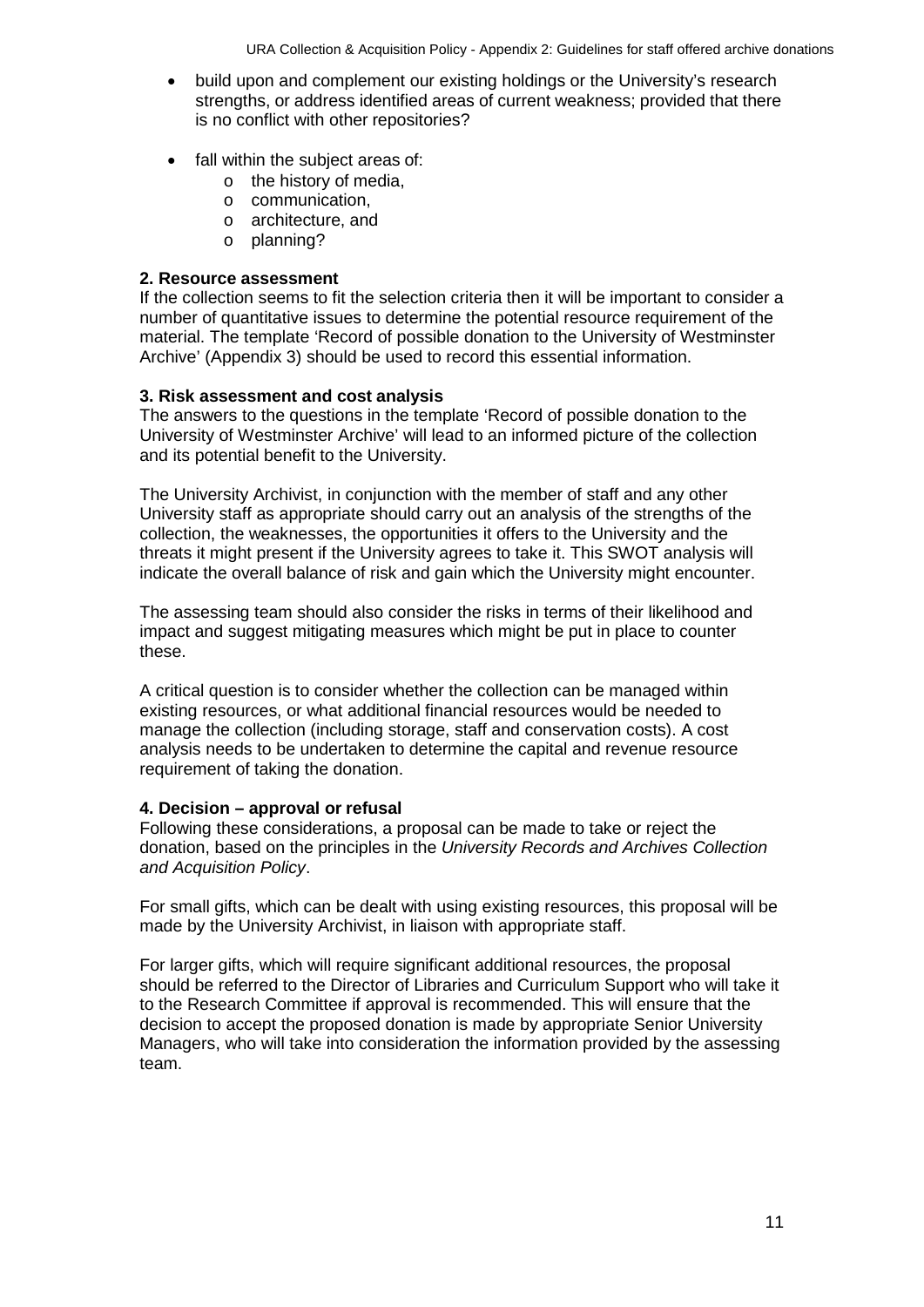#### **APPENDIX 3: Record of possible donation to the University of Westminster Archive**

**1. Background information**

**Potential donor's name and contact details**

**Date and venue of initial meeting with donor and names of those present**

#### **2. Details of the potential archive collection**

**1. What is the broad subject area of the material?**

**2. What is the format of the material (e.g. manuscript letters, photographs, artefacts, books)?**

**3. What is the approximate size of the gift (e.g. 200 volumes, 10 cardboard boxes, 30 shelves)?**

**4. What is the general age of the material (e.g. pre-1900, post-1960)?**

**5. What is the general condition of the material (e.g. good, suspect mould or pest damage)?**

**6. Is the donor happy for us to select which records we want or must the collection be accepted in its entirety?**